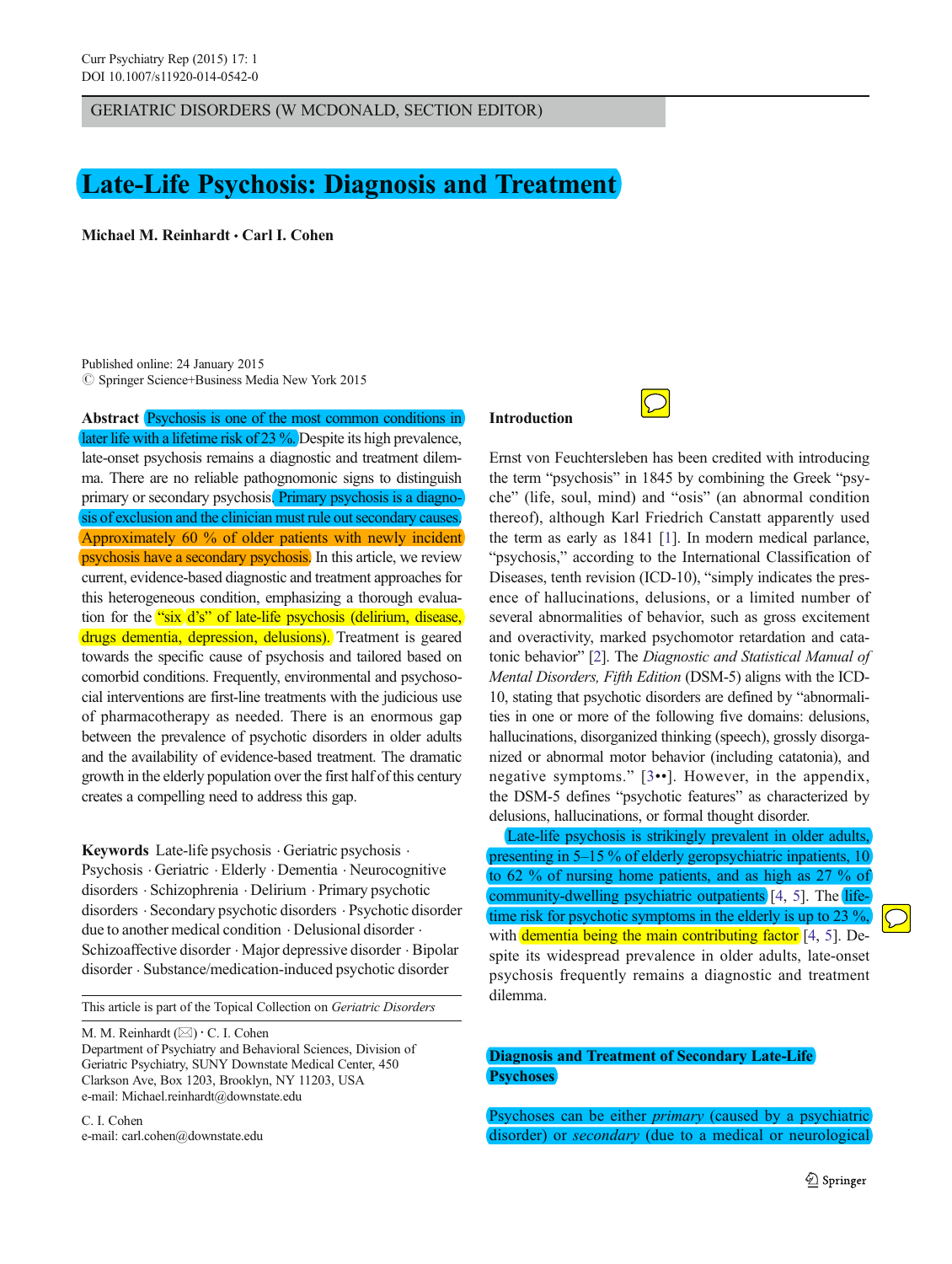<span id="page-1-0"></span>disorder). About three fifths of psychotic disorders in later life are due to a secondary condition  $[4, 5]$  $[4, 5]$  $[4, 5]$  $[4, 5]$ . The estimated prevalences of the conditions most commonly associated with latelife psychosis are listed in Table 1.

History and Physical Examination

Accurate diagnosis of psychosis in the elderly is of critical importance, particularly given the presence of serious medical conditions that may masquerade as psychotic illness [[6](#page-9-0)••, [7\]](#page-9-0). Because there are no pathognomonic signs to easily distinguish primary from secondary psychotic disorders, a primary psychotic disorder is the final consideration following the elimination of secondary causes of psychosis [[3](#page-8-0)••]. A careful history and physical examination are the sine qua non of the workup of a psychotic disorder. Moreover, no diagnostic evaluation of late-life psychosis should be considered complete without collateral history.

A variety of risk factors associated with aging make older adults more prone to psychosis [8•]:

- Sensory deficits
- Social isolation
- Cognitive decline
- Medical comorbidities
- Polypharmacy
- & Age-related changes in pharmacokinetics and pharmacodynamics
- Comorbid psychiatric illnesses such as dementia and delirium
- & Age-related changes in cerebral structures such as frontotemporal cortices
- Neurochemical changes associated with aging

Clinical presentations that should raise suspicion of secondary causes of psychosis include [[9\]](#page-9-0) the following:

- 1. Unusual age of onset of the presenting psychiatric symptoms
- 2. An absence of family history of mental illness

```
[34123]
```
- 3. An absence of past psychiatric history
- 4. Limited response to psychiatric treatment
- 5. Symptoms more severe than might be expected
- 6. Psychopathology developed following an abrupt personality change
- 7. Comorbid medical condition(s) with a known association with mental illness (psychosis)
- 8. Abnormalities of cognition, particularly memory and consciousness

There is no consensus approach for the initial diagnostic testing of psychotic illness in young or old adults [\[6](#page-9-0)••, [10\]](#page-9-0). Most clinicians conduct a complete blood count (CBC) and comprehensive metabolic panel (CMP) but also add thyroidstimulating hormone (TSH), vitamin  $B_{12}$ , folate, rapid plasma regain (RPR), and erythrocyte sedimentation rate (ESR). Autoimmune antibody screens, HIV testing, and toxicology may be done when indicated. Often, a head MRI or CT scan is one; EEG and polysomnography are done if indicated by **H**istory.

A useful way to think about the diagnosis of psychotic disorders is to use the "six d's" approach, that distinguishes disorders based on the timeline of their presentation (see Table 1). In the sections that follow, we address each of the " $d's$ ".

## Delirium

Except for some minor rewording, the diagnosis of delirium in the DSM-5 has not changed from the DSM-IV-TR. It is a condition which often goes unrecognized and contributes to excess morbidity and mortality. A recent review by **Inque** et al. noted a prevalence rate as high as 50 % among the hospitalized elderly in the intensive care unit [[11](#page-9-0)••]. This same review and another recent meta-analysis by Witlox and coauthors [\[12](#page-9-0)] found that delirium had an appreciable impact on the relative risks of mortality, diagnosis of dementia, institutionalization, functional decline, and falls.

Perceptual disturbances are common during a delirium, with 40 to 70 % of elderly patients experiencing hallucinations

|                                                          | <b>Course</b>     | Proportion of all causes of psychoses     | Type of psychoses |
|----------------------------------------------------------|-------------------|-------------------------------------------|-------------------|
| <b>Delirium</b>                                          | Days to weeks     | $10\%$                                    | Secondary         |
| Drugs, alcohol, toxins                                   | Days to months    | 11 %                                      | Secondary         |
| <b>Disease</b>                                           | Days to months    | $10\%$                                    | Secondary         |
| Depression and other affective disorders                 | Weeks to months   | 33 % (depression)<br>$5\%$ (bipolar)      | Primary           |
| Dementia                                                 | Months to years   | 40 %                                      | Primary           |
| Delusional disorder and schizophrenia-spectrum disorders | Months to decades | Delusions $(2 \%)$<br>Schizophrenia (1 %) | Primary           |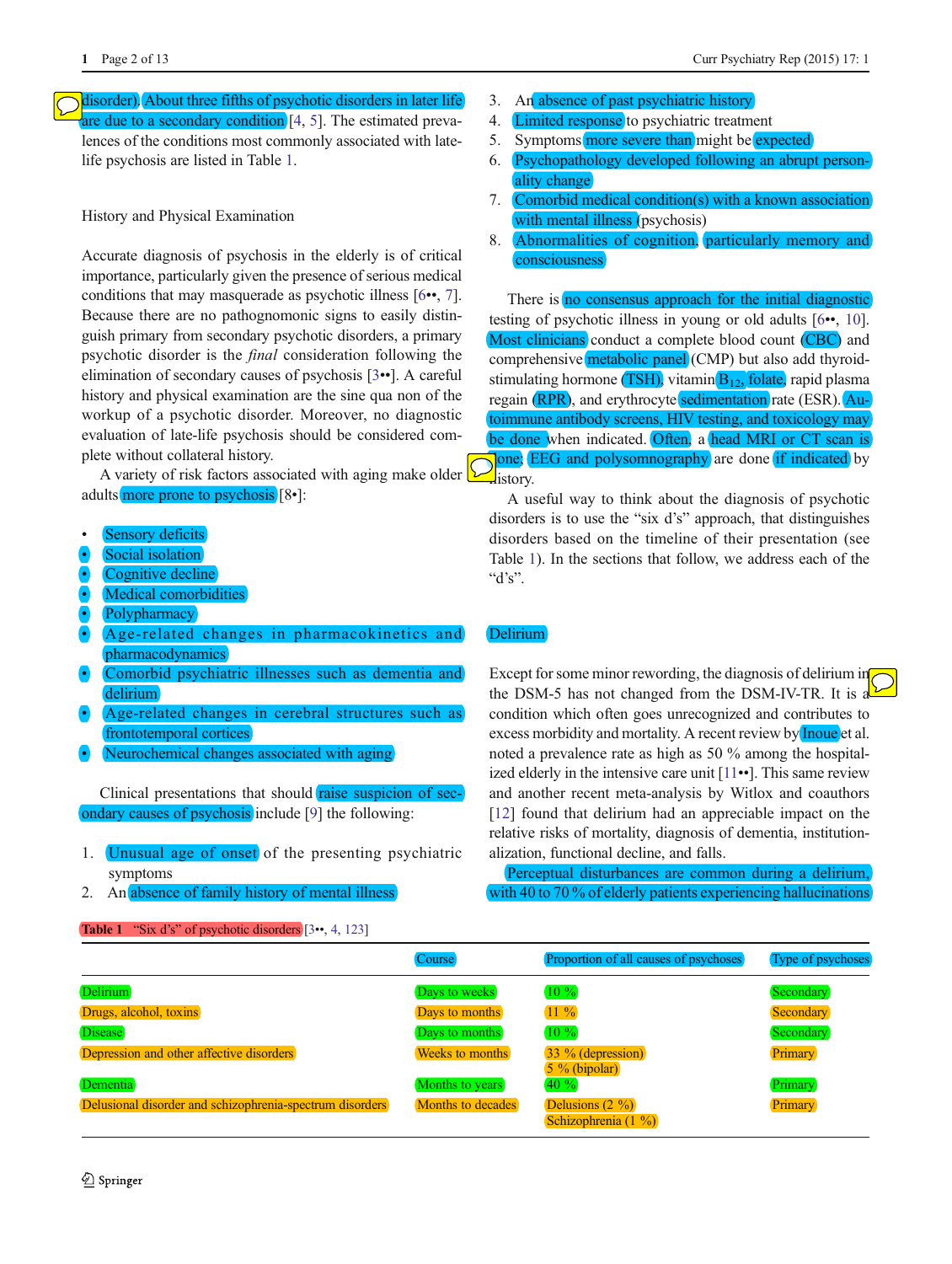<span id="page-2-0"></span>and 25 to 79 % experiencing delusions, depending on the subtype of delirium and the population being sampled [\[13](#page-9-0)••, [14,](#page-9-0) [15\]](#page-9-0). Psychosis is more common with patients experiencing the hyperactive variant of delirium; however, a recent study of oncology patients found prominent perceptual disturbances (50 %) and delusions (43 %) in hypoactive delirium  $[13\bullet]$  $[13\bullet]$  $[13\bullet]$ .

Factors that predispose to delirium include dementia, cognitive impairment, a previous history of delirium, a history of functional impairment, visual impairment, hearing impairment, comorbidities/severity of illness, depression, history of TIA/CVA, alcohol use disorders, and age >75 years [\[11](#page-9-0)••]. Importantly, a delirium episode is often the first sign of dementia. Rahkonen and colleagues [\[16](#page-9-0)] observed that dementia was diagnosed immediately after delirium symptoms had subsided in 27 % of patients and was present in 55 % of individuals on 2-year follow up.

The prompt diagnosis of the underlying etiology of delirium is essential. Validated screening tools for delirium such as the Confusion Assessment Method (CAM) and CAM-Severity (CAM-S) can be used [[17,](#page-9-0) [18](#page-9-0)••]. EEG and neuroimaging need not be done routinely but should be ordered as indicated by the clinical features of a particular case. EEG has a typical pattern in delirium of diffuse slowing with increased theta and delta activity and poor organization of background activity, but this provides little insight into the underlying etiology [[19](#page-9-0)]. Ordering an EEG may be most useful in difficult-to-evaluate cases, evaluating sudden deterioration in patients with dementia, and evaluating for non-convulsive status epilepticus or atypical partial complex seizures [\[11](#page-9-0)••]. Environmental and behavioral treatment strategies are best employed initially, with antipsychotic medications reserved only for severe agitation rather than as a standing medication [\[10\]](#page-9-0). If necessary, the **best evidence suggests the use of oral or** IM haloperidol or olanzapine for optimal patient outcomes and cost-effectiveness [[20\]](#page-9-0). However, there is no FDAapproved pharmacologic treatment of delirium. Prevention and treatment strategies are covered extensively by guidelines (e.g., NICE, APA, and others) and recent review articles [\[11](#page-9-0)••, [21](#page-9-0)–[24](#page-9-0), [25](#page-9-0)•].

#### Disease

In DSM-5, all conditions attributable to other medical causes have been renamed from "[Condition] due to a general medical condition" to "[condition] due to another medical condition." [\[3](#page-8-0)••]. The DSM-5 diagnosis of a psychotic disorder due to another medical condition requires the presence of delusions or hallucinations that are attributable through history, physical examination, or testing to another medical condition [\[3](#page-8-0)••]. The diagnosis is further specified according to the etiology and whether it is "with delusions" or "with hallucinations." The prevalence is exclusive of delirium and dementia. History and physical and neurological evaluations remain crucial to accurate diagnosis and treatment. While physical and neurological examinations are non-specific for primary psychoses, they may point to a secondary etiology of psychosis or conditions that may be exacerbating the primary disorder [\[26\]](#page-9-0). Table 2 lists potential medical etiologies of latelife psychoses. The acronym "MINE," outlined in Table 2, is a useful mnemonic for recalling the principal medical etiologies. For an exhaustive reference on the diagnosis and potential causes of psychosis across the lifespan, we recommend the excellent book by Cardinal and Bullmore, The Diagnosis of Psychosis [\[27](#page-9-0)•].

Table 2 Common medical causes of psychosis in older persons [\[8](#page-9-0)••, [19](#page-9-0), [27](#page-9-0)•, [123,](#page-12-0) [124\]](#page-12-0)

| Metabolic         | • Vitamin $B_{12}$ deficiency<br>• Folate deficiency<br>• Electrolyte abnormalities<br>○Sodium<br><b>Potassium</b><br>○Calcium<br><b>Magnesium</b><br>Acute intermittent porphyria<br>$\bullet$<br>• Hepatic encephalopathy<br>• Uremic encephalopathy<br>Other nutritional deficiencies<br>$\bullet$<br>Anoxia/hypoxia<br>$\bullet$<br>Hypercarbia<br>$\bullet$                                                                                                                                                               |
|-------------------|--------------------------------------------------------------------------------------------------------------------------------------------------------------------------------------------------------------------------------------------------------------------------------------------------------------------------------------------------------------------------------------------------------------------------------------------------------------------------------------------------------------------------------|
| <b>Infections</b> | Meningitides<br>$\bullet$<br>Encephalitides (e.g., herpes, etc.)<br>$\bullet$<br>Neurosyphilis<br>$\bullet$<br><b>HIV/AIDS</b><br>$\bullet$                                                                                                                                                                                                                                                                                                                                                                                    |
|                   | Pneumonia<br>$\bullet$                                                                                                                                                                                                                                                                                                                                                                                                                                                                                                         |
| Neurological      | • Parkinson's disease<br>Epilepsy<br>$\bullet$<br><b>Temporal</b> lobe epilepsy<br>○Grand mal<br>oNon-convulsive status epilepticus<br>Subdural hematoma<br>۰<br>Cerebrovascular events<br>$\bullet$<br>• Huntington's disease<br>• Multiple sclerosis<br>Amyotrophic lateral sclerosis<br>$\bullet$<br>Tumors<br>$\bullet$<br>○Temporal lobe-auditory hallucinations<br>oOccipital lobe—visual hallucinations<br>oLimbic-delusions<br>OHypothalamus-delusions<br>• Limbic encephalitides<br>• Autoimmune <sup>reference</sup> |
| <b>Endocrine</b>  | oParaneoplastic syndromes<br>oSystemic lupus erythematosis<br><b>Vasculitides</b><br>· Sleep disorders (narcolepsy)<br>Other genetic/heritable conditions<br>$\bullet$<br>oLikely to have been diagnosed in childhood<br>Hypo-/hyperthyroidism<br>$\bullet$<br>Adrenal disease<br>$\bullet$<br>Hypo-/hypoglycemia<br>$\bullet$<br>Hypo-/hyperparathyroidism<br>$\bullet$                                                                                                                                                       |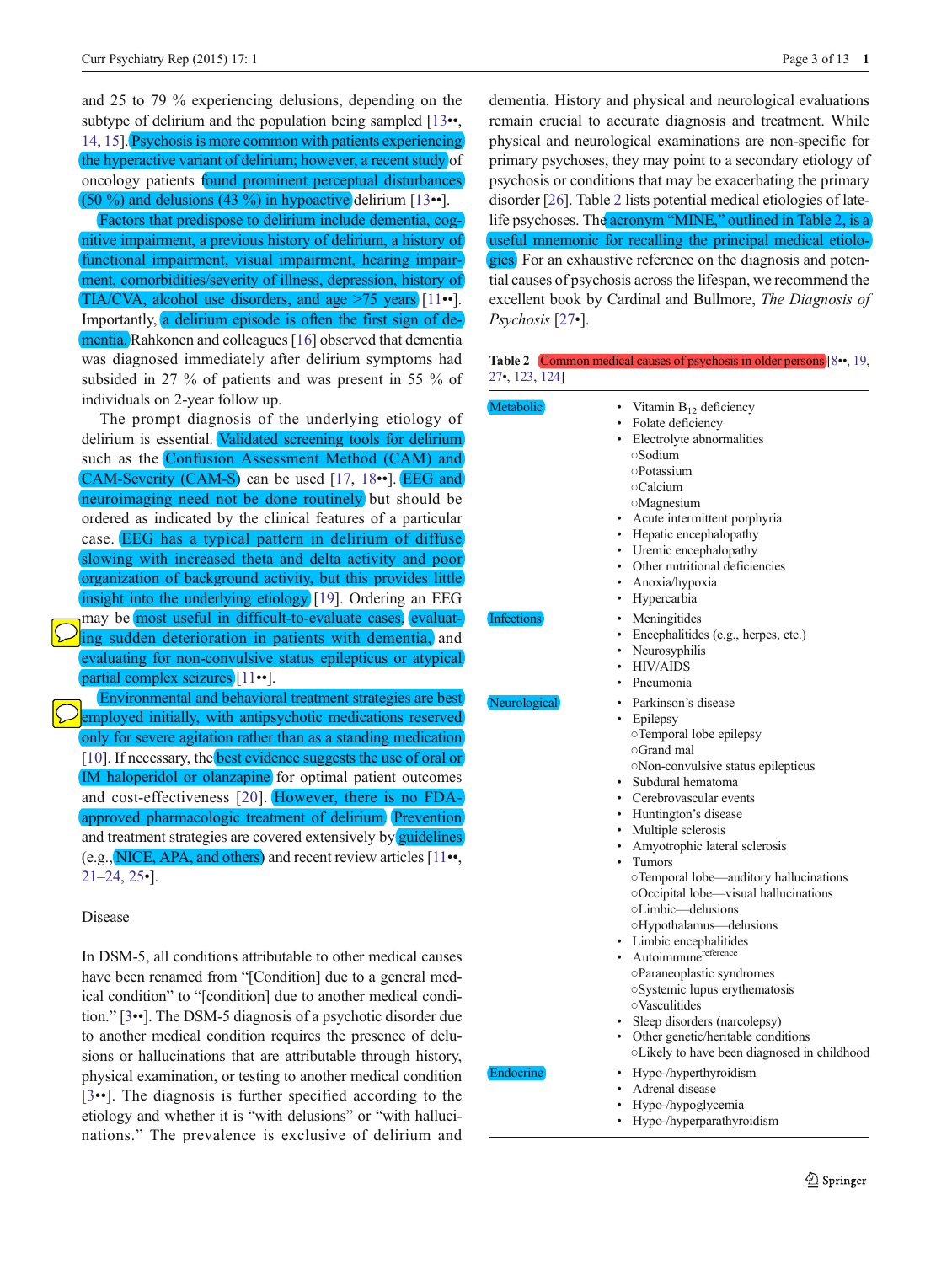The treatment of these conditions should be based on addressing the underlying medical condition. Behavioral and environmental strategies should be first-line treatments for these psychoses; however, short-term treatment with antipsychotic medications may be indicated due to symptom severity. This treatment should be time limited and dose limited and medication choice tailored to the needs of the specific patient.

According to general expert guidance on medication choice in the elderly, for patients with major metabolic conditions (diabetes, dyslipidemia, obesity), it is best to avoid clozapine, olanzapine, and conventional antipsychotic medications [[28](#page-9-0)]. In the case of congestive heart failure or prolonged QTc, clozapine, ziprasidone, and conventional antipsychotics should be avoided [\[28](#page-9-0)]. Risperidone (first line) and quetiapine (second line) are the medications of choice in cases with comorbid obesity, cognitive impairment, diabetes, diabetic neuropathy, xerostomia, xerophthalmia, or dyslipidemia<sup>[[28\]](#page-9-0)</sup>.

# Drugs, Alcohol, and Toxins

The problematic use of substances (illicit or prescribed) remains an under-recognized problem in the elderly [[29\]](#page-9-0). While drug and alcohol use might continue to be less prevalent than in other age groups, the overall prevalence in the elderly is rising [[30](#page-9-0)••, [31](#page-9-0)]. Recent predictive modeling estimates that the **prevalence of substance use** disorders in adults 50 and over (across genders, race groups, and age groups) will double from 2.8 million (average) in 2002–2006 to 5.7 million by 2020 [\[31\]](#page-9-0). This is attributable to the aging of the baby boomers who have a higher lifetime rate of alcohol and drug use than previous generational cohorts [\[31](#page-9-0)].

According to DSM-5, psychosis resulting from substance use is termed a substance/medication-induced psychotic disorder [[3](#page-8-0)••]. Multiple substances have been associated with psychosis according to DSM-5. The diagnosis of a substance/medication-induced psychotic disorder is established by the presence of delusions and/or hallucinations and is attributable to substance intoxication or withdrawal through a plausible substance/medication mechanism [[3](#page-8-0)••]. Screening for problematic drug and alcohol use is vital to accurate diagnosis in this population. The **CAGE** consists of only four questions but is a useful and validated tool for detecting alcohol misuse in elderly populations [[32\]](#page-9-0). Urine

toxicology should be conducted to evaluate for drug usage.

During intoxication, the following substances and substance classes are considered psychotogenic [[3](#page-8-0)••]:

- & Alcohol
- **Cannabis**
- Phencyclidine
- Other hallucinogens
- **Inhalants**
- & Sedatives, hypnotics, or anxiolytics
- & Stimulants (inclusive of amphetamine-type substances, cocaine, or other unspecified stimulants)
- Other/unknown substances

During *withdrawal*, the following substances/classes of substance have been implicated [[3](#page-8-0)••]:

- & Alcohol
- Sedatives, hypnotics, or anxiolytics
- Other/unknown substances

In theory, any medication that crosses the blood-brain barrier could induce psychotic symptoms; however, certain medications and classes of medications have been more commonly associated with psychosis [\[8](#page-9-0)••]:

- & Antiparkinson drugs
- & Anticholinergic drugs
- Cimetidine
- Digoxin
- Antiarrhythmic drugs
- **Corticosteroids**
- Interferon

There are no controlled studies on the treatment of substance/medication-induced psychotic disorders in the elderly. Whenever possible, the safe withdrawal (or dosage decrease) of the offending substance/medication should be initiated as first-line treatment. Psychosocial interventions should be encouraged such as motivational enhancement therapy, CBT, and support groups for substance cessation although many of these approaches are not validated in the elderly population [[33](#page-9-0)••]. Of the pharmacologic approaches for substance cessation, naltrexone has the most evidence supporting its use in the elderly [[33](#page-9-0)••].

## Dementia (Now: Neurocognitive Disorders)

Psychosis is found most commonly among persons with neurocognitive disorders. In the instances in which patients present with cognitive changes and psychotic illness, reversible causes of cognitive decline and associated psychosis must be addressed initially. Moreover, during the evaluation of a neurocognitive disorder with psychotic symptoms, careful attention must also be paid to the presence of sensory deficits, particularly visual impairment, that may contribute to the presence of psychotic symptoms [[34](#page-9-0)•].

There have been extensive changes in the DSM-5 nomenclature [[3](#page-8-0)• •]. Previously called "dementias," the neurocognitive disorders are classified according to neurocognitive domains and the characteristic deficits of these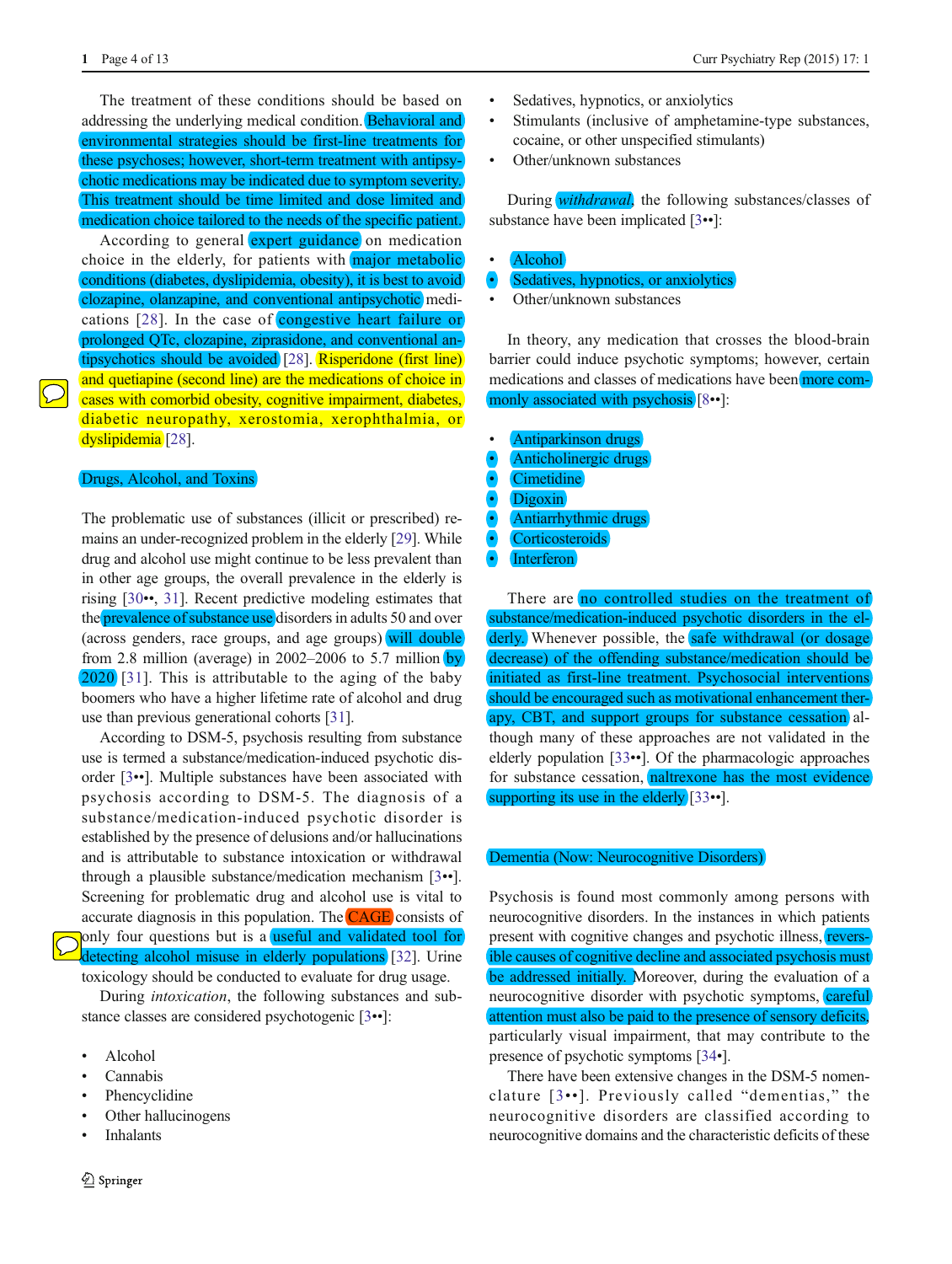domains within specific disorders. Deficits must be present in at least one of the following neurocognitive domains:

- Complex attention
- **Executive function**
- Learning and memory
- Language
- Perceptual motor
- Social cognition

The diagnosis has been subdivided into "major" and "mild" forms. The diagnostic criteria of a major neurocognitive disorder are based on a significant decline of cognitive function from the previous level of performance in one or more of the cognitive domains whereas mild neurocognitive disorder requires a less severe decline in at least one neurocognitive domain with no appreciable decline of function.

The prevalence of psychotic symptoms in Alzheimer's disease ranges from 16 to 70 % (median 37 %) for delusions and 4 to 76 % (median 23 %) for hallucinations [[35](#page-9-0), [36](#page-9-0), [37](#page-9-0)•, [38\]](#page-10-0). The rates of psychoses vary by the stage of illness. It is found most commonly in the middle stages of the illness, with a 20 % rate in the early stages of Alzheimer's disease and up to 50 % by the third or fourth years of illness (overall 30 to 50 %) [\[35,](#page-9-0) [36,](#page-9-0) [37](#page-9-0)•, [38\]](#page-10-0).

Visual hallucinations are the most common type of hallucination in Alzheimer's disease patients, followed by auditory and, less commonly, other types (olfactory, tactile, gustatory) [\[36\]](#page-9-0). This differs from primary psychoses where auditory hallucinations are most common. The hallucinations experienced most commonly involve people from the past (e.g., deceased relatives), intruders, animals, and objects. The most frequent types of delusions experienced during the course of Alzheimer's disease are false beliefs of theft, infidelity of one's spouse, beliefs of abandonment, believing that their house is not their home, and persecution [\[36](#page-9-0)]. Delusions tend to decreases in later stages. Some symptoms, although appearing to be delusions or hallucinations, may be misidentifications due to cognitive deficits, e.g., mirror sign (mistakes

self in mirror for someone else) and TV/magazine sign (belief that people on TV or in magazines are present and real) [[36](#page-9-0)].

There is increasing evidence supporting a subtype of Alzheimer's disease based on the presence of psychotic symp- $\sqrt{\theta}$  oms that has an association with dopamine receptor gene alleles, an increased density of plaques and tangles in the prosubiculum and frontal cortex, APOe genotypes, and differences in neurotransmitter concentrations [[39](#page-10-0), [40](#page-10-0)••]. The anterior cingulum has recently been implicated in the presence of certain neuropsychiatric symptoms, particularly irritability, apathy, agitation, dysphoria, and nighttime behavioral disturbances [\[41](#page-10-0)•, [42](#page-10-0)•].

Psychosis associated with vascular dementia has been found to be epidemiologically similar with some phenomenological differences. The Cache County study found the prevalence of hallucinations to be similar between Alzheimer's disease and vascular dementia, while delusions were found to be more prevalent in Alzheimer's disease versus vascular dementia (23 vs 8 %) [[43\]](#page-10-0).

Neurocognitive disorder with Lewy bodies (NCDLB) also known as dementia with Lewy bodies has three main classes of neuropsychiatric symptoms: visual hallucinations, misidentification syndromes, and delusions [[44](#page-10-0)]. Most common are visual hallucinations with prevalence rates of 25 to 83 %, while delusions have reported rates between 13 and 75 % of patients [\[45\]](#page-10-0). Recent studies have reported 29 to 50 % rate of misidentification syndromes such as Capgras syndrome or phantom boarder syndrome in NCDLB [[45](#page-10-0)–[47\]](#page-10-0). The rate of misidentification syndromes was found to have a 4 % point prevalence and 22 % period prevalence for patients with Alzheimer's disease, making this a useful clinical diagnostic indicator [[47](#page-10-0)]. Approximately 43 % of patients with NCDLB have visual hallucinations in the earliest phases of the illness. Early visual hallucinations with or without clinically meaningful cognitive decline should always raise the suspicion of Lewy body disease [\[45](#page-10-0)].

Psychosis is also a common sequelae of Parkinson's disease and neurocognitive disorder due to Parkinson's disease. While the hallucinations of Parkinson's disease (approximately 25 %) have been described as benign hallucinosis and remarkable for retained insight, the hallucinations of neurocognitive disorder due to Parkinson's disease (previously Parkinson's disease with dementia or PDD), seen in about 60 % of these patients, have been described as more complex and distressing, and present with a general loss of insight [[48\]](#page-10-0). Visual hallucinations are more common than delusions in **PDD patients** [\[49](#page-10-0)]. As with the other neurocognitive disorders, these symptoms worsen prognosis, intensify caregiver distress, and increase the likelihood for institutionalization [\[50](#page-10-0)]. It is important to underscore the need to rule out extrinsic causes of hallucinations, i.e., antiparkinson's medication/ dopaminergic agents.

Given the multitude of studies that have described issues with the safety profiles of medications used to treat psychosis in the elderly, the consensus across the varied guidelines is a uniform recommendation for **first-line non-pharmacological** approaches [\[51](#page-10-0)••, [52](#page-10-0)••]. Every effort should be made to institute these treatments first, particularly in cases in which patients themselves are without subjective distress related to their psychotic symptoms. Moreover, it is *important* to alleviate "unmet needs" such as sensory deficits (e.g., hearing aids, glasses), social isolation of patients, environmental over- or under-stimulation, and so forth [\[51](#page-10-0)••, [52](#page-10-0)••].

Psychosocial strategies for dementia with the strongest evidence at present include alleviating caregiver burden (caregiver education, support systems), music therapy, cognitive stimulation therapy, Snoezelin therapy (multisensory stimulation), behavioral management (by professionals), and staff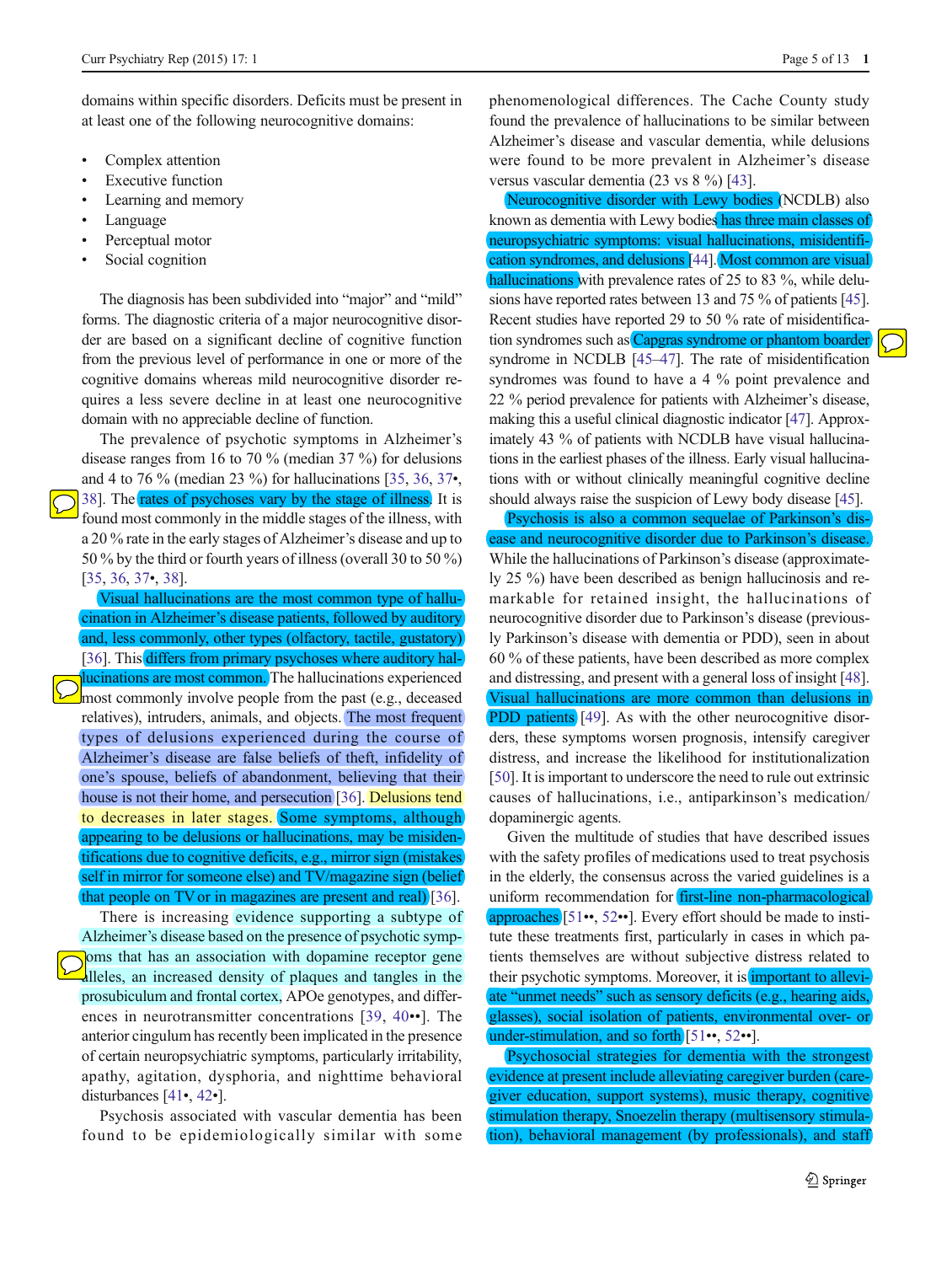training/education [\[51](#page-10-0)••, [52](#page-10-0)••]. Less convincing evidence exists for strategies such as reality orientation, caregiverinstituted behavioral management, validation therapy, reminiscence therapy, therapeutic activity programs, and physical environment stimulation strategies [[51](#page-10-0)••, [52](#page-10-0)••].

When these first-line approaches have failed, and moderate or greater symptoms remain, pharmacologic approaches should be considered. This remains the consensus recommendation despite the associated risks of these approaches. The first step of a rational, evidence-based psychopharmacologic approach to psychotic symptoms in dementia should include the appropriate use of acetylcholinesterase inhibitors (donepezil, rivastigmine, galantamine) and memantine. Beyond their modest benefits for cognition, these medications have been shown to reduce behavioral symptoms (including psychosis) and possibly decrease the need for additional phar-macologic agents [\[53](#page-10-0), [54](#page-10-0), [55](#page-10-0)••].

When initial treatments fail, consideration should be given to the use of antipsychotic medications. Following the 2005 publication of a large meta-analysis noting an increased (OR 1.7) risk of mortality in patients with dementia with psychosis treated with atypical antipsychotic medications, the FDA issued a **black box** warning regarding the use of antipsychotic medications in this population [\[56](#page-10-0)]. It should be noted that the absolute increase in mortality is approximately 1 in 50 to 1 in 100 patients. Principal causes of mortality are cardiovascular, infectious, and cerebrovascular causes [\[56,](#page-10-0) [57\]](#page-10-0). There is controversy in the literature with some studies finding no increases in mortality, that the mortality risk may be associated with higher doses of medication, and that some medications may be safer, e.g., quetiapine has the lowest associated mortality rates [\[58](#page-10-0), [59](#page-10-0)••]. Of note, data from the CATIE-AD trial have revealed an increased decline in cognition in those treated with atypical antipsychotics versus those treated with placebo [[60](#page-10-0)••].

Perhaps due to a dearth of effective alternatives and the modest effectiveness of some of these medications, their carefully weighed use continues to be a part of expert guidelines [\[61](#page-10-0)–[64\]](#page-10-0). The neuropsychiatric symptom domains which appear to improve differentially with antipsychotic treatment are anger, aggression, and paranoid ideation while functional abilities, care needs, and quality of life do not seem to improve [\[65\]](#page-10-0).

Recommendations for antipsychotic treatment in the elderly include (ranging from starting dose to maximum target dose) [[66,](#page-11-0) [67](#page-11-0)••] the following:

- Risperidone 0.25 to 1.5 mg daily
- Olanzapine 2.5 to 10 mg daily
- Quetiapine 12.5 to 200 mg daily
- Aripiprazole 2.5 to 12.5 mg daily

Antidepressant medications have shown promise, particularly sertraline and citalopram, for the treatment of behavioral

disturbances in neurocognitive disorders and are tolerated well when compared to antipsychotic medications and placebo [\[68](#page-11-0)••]. Carbamazepine has show utility in small studies for the treatment of agitation in neurocognitive disorders, but potential adverse effects frequently outweigh benefits [\[69](#page-11-0), [70\]](#page-11-0). Prazosin has one positive study for the treatment of agitation in neurocognitive disorders, but further research is needed [\[71](#page-11-0)].

Targeted treatment for patients suffering from Parkinson's disease (PD) or NCDLB and secondary psychosis must be initiated cautiously due to a much-heightened risk of extrapyramidal symptoms in these patients. It is critical to adjust antiparkinson's medications before initiating antipsychotic medications, starting with medications with the least effectiveness, as many of these medications may induce psychosis [\[72,](#page-11-0) [73](#page-11-0)••]. Typical antipsychotic medications should not be used in these patient populations. Clozapine has the most consistent evidence for efficacy in the PD population although its use has been limited by concerns about agranulocytosis, anticholinergic side effects, orthostatic hypotension, and the need for blood monitoring [[72,](#page-11-0) [74\]](#page-11-0). Quetiapine has inconsistent evidence for its benefit in this population but is still used preferentially over clozapine because of the aforementioned concerns [[72](#page-11-0), [74\]](#page-11-0). Dosing ranges recommended for PD and NCDLB patients are [\[52](#page-10-0)••] the following:

# Clozapine  $6.25$  to  $50$  mg

## Quetiapine 12.5 to 150 mg

Donepezil and rivastigmine have shown some benefits for the treatment of *psychosis* in the PD population [\[72](#page-11-0)]. Recently, pimavanserin, a serotonin inverse agonist, successfully completed phase 3 trials and has been shown to have a greater decrease in Scale for Assessment of Positive Symptoms in Parkinson's Disease (SAPS-PD) scores compared to placebo [\[75](#page-11-0)••].

#### Diagnosis and Treatment of Primary Late-Life Psychoses

The diagnosis and treatment of primary late-life psychotic disorders should proceed only after the evaluation for secondary late-life psychotic disorders is complete. Clinicians should remember the pre-diagnostic probability in the elderly—three fifths of psychoses are secondary psychoses—and be willing to revisit their assessments as more information becomes available.

## Depression and Other Affective Disorders with Psychotic **Features**

#### Major Depressive Disorder

Major depressive disorder (MDD) is common in the late life, with roughly  $\frac{4 \text{ to } 7 \frac{9}{9}}{$  aggregate prevalence in adults 55 years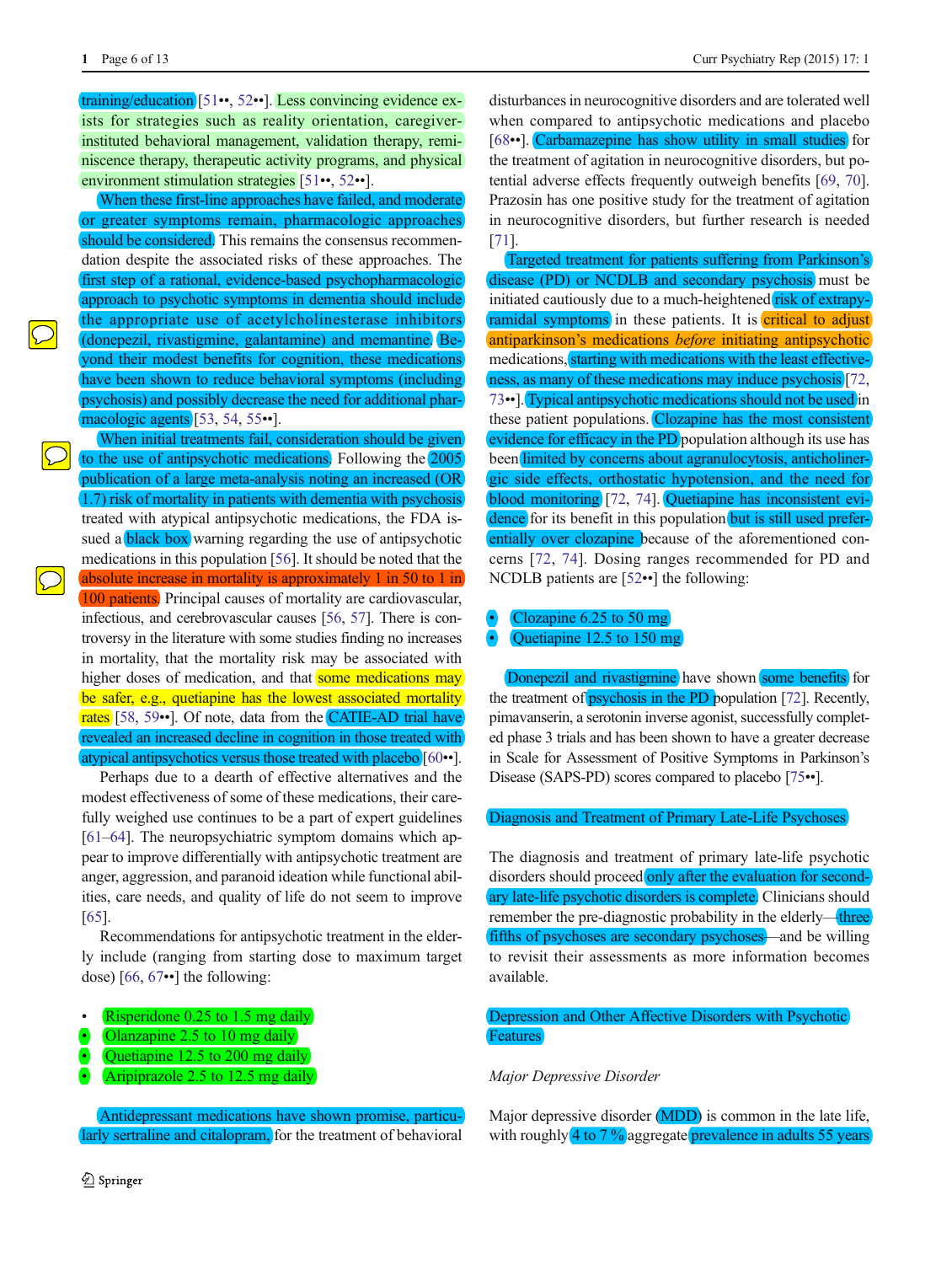old and older [\[76](#page-11-0), [77](#page-11-0)•, [78\]](#page-11-0). Data from the National Comorbidity Survey Replication indicates a 12-month prevalence of 2.6% and a lifetime prevalence of 9.8 % in adults 65 years and older [\[78](#page-11-0)]. When MDD was combined with minor depression and depression treatment status in adults 71 years and older, overall prevalence of clinically meaningful depressive symptoms rose to 11 % [\[79\]](#page-11-0). In the DSM-5, the presence or absence of psychoses is indicated with a diagnostic specifier, "with psychotic features" that may be further detailed using the specifiers "with mood [*congruent*] psychotic features" or "with mood [incongruent] psychotic features [[3](#page-8-0)••].

Older persons with MDD are more likely to have psychotic features and be resistant to treatment than their younger counterparts [\[80,](#page-11-0) [81](#page-11-0)]. Psychotic depression occurs in 20 to 45 % of hospitalized elderly depressed patients and 15 % of communitydwelling depressed persons. Rates of psychosis do not seem to differ between those elderly subjects with an early-onset (before age 60) and those with a late-onset (age 60 and above) depression. Delusions are the most common psychotic symptom in late-life depression with psychotic features, and they are most often mood congruent, e.g., delusions of guilt, delusions of deserved punishment for moral or personal inadequacies, delusions of nihilism, somatic delusions, and delusions of poverty. Auditory hallucinations are less common and not easily described by patients, e.g., vague derogatory voices [\[82\]](#page-11-0).

A complete medical workup should be conducted, and alternative psychiatric diagnoses should be ruled out prior to this diagnosis. The differential diagnoses rely heavily on patient and collateral history. Hearing the voices of lost loved ones is very common in the bereaved elderly and in some cases has been reported to be a helpful phenomenon [\[83\]](#page-11-0). Once the diagnosis is established, treatment must be considered. In older adults, electroconvulsive therapy (ECT) may be most effective and limit the need for additional pharmacotherapy; however, research is necessary before a definitive statement can be made [\[84\]](#page-11-0). In particular, the greater the degree of frailty, the more likely ECT should be chosen as a first-line treatment [[85](#page-11-0)].

When ECT is not possible, the best evidence for the pharmacologic treatment of the psychotically depressed elderly is combination therapy of an antidepressant and an antipsychotic medication. The only RCT that has been published on this topic noted the superiority of olanzapine plus sertraline in obtaining remission in the elderly [\[86](#page-11-0)]. Augmentation with psychotherapy and psychosocial treatments should be considered. Cognitive behavior therapy, problem solving therapy, interpersonal therapy, and supportive therapy are the most often cited, while CBT is the most studied and has the best evidence for its effectiveness [\[87](#page-11-0)].

### Bipolar Disorder

The prevalence of bipolar disorder in the elderly is estimated to be between 0.25 and 1 % [[88](#page-11-0)–[90](#page-11-0)]. There are two peaks for

bipolar illness [\[91\]](#page-11-0). A majority of cases are diagnosed in the second to fifth decades of life, and a second peak occurs at age 65 and over [[91\]](#page-11-0). In elderly inpatients with bipolar disorder, the mean prevalence of late-onset mania was 44 % [\[91\]](#page-11-0). Those patients with late-onset bipolar disorder may represent a distinct subset of bipolar disorder [\[92](#page-11-0), [93](#page-11-0)]. Studies of psychosis during late-life bipolar disorder are limited and conflicting, with one study finding increased depressive episodes with psychotic features and another finding no difference in the prevalence of psychosis between late-life patients and their younger counterparts [\[94,](#page-11-0) [95\]](#page-11-0).

Because of the paucity of treatment studies in this age group, clinical interventions are extrapolated from those of non-elderly adult bipolar disorder. There is an on-going study of the treatment of acute mania, treatment of bipolar mania in older adults study (GERI-BD) examining the use of divalproex and lithium in the elderly [\[96\]](#page-11-0). To date, the GERI-BD study has revealed the positive effects of socialization on outcomes [[97](#page-11-0)•]. It has also identified ethnicity (non-Hispanic Caucasian), symptom severity, and past psychopharmacologic treatments as factors increasing the likelihood of inpatient psychiatric treatment and a lack of associations between lifetime bipolar disorder and cognitive decline [\[98](#page-11-0)••, [99\]](#page-12-0). Another study examining age-group differences in bipolar disorder found a higher prevalence of disordered thought content in older adults versus a higher rate of aggression and irritability in younger adults [[100](#page-12-0)•].

Sajatovic and Chen's review of geriatric bipolar disorder provides an excellent summary of the treatment literature [\[101\]](#page-12-0). To target psychosis occurring in the context of acute mania, all the current atypical antipsychotic medications (except clozapine) are indicated for use. The olanzapinefluoxetine combination has strong evidence for its use in mixed bipolar patients.

#### Delusional Disorder and Schizophrenia-Spectrum Illnesses

#### **Schizophrenia**

An important change in the DSM-5 from previous editions was the elimination of the subtypes of schizophrenia (paranoid, disorganized, undifferentiated, residual, and catatonic) due to their "limited diagnostic stability, low reliability, and poor validity" [\[3](#page-8-0)••]. Also eliminated were the symptoms that established the diagnosis of schizophrenia by their sole presence such as bizarre delusions and Schneiderian hallucinations. When establishing the diagnosis of schizophrenia, special attention should be paid to differentiating other DSM-5 disorders with psychotic features (major depression, bipolar disorder, schizoaffective disorder), delusional disorder, and personality disorders (schizoid and schizotypal personality disorders).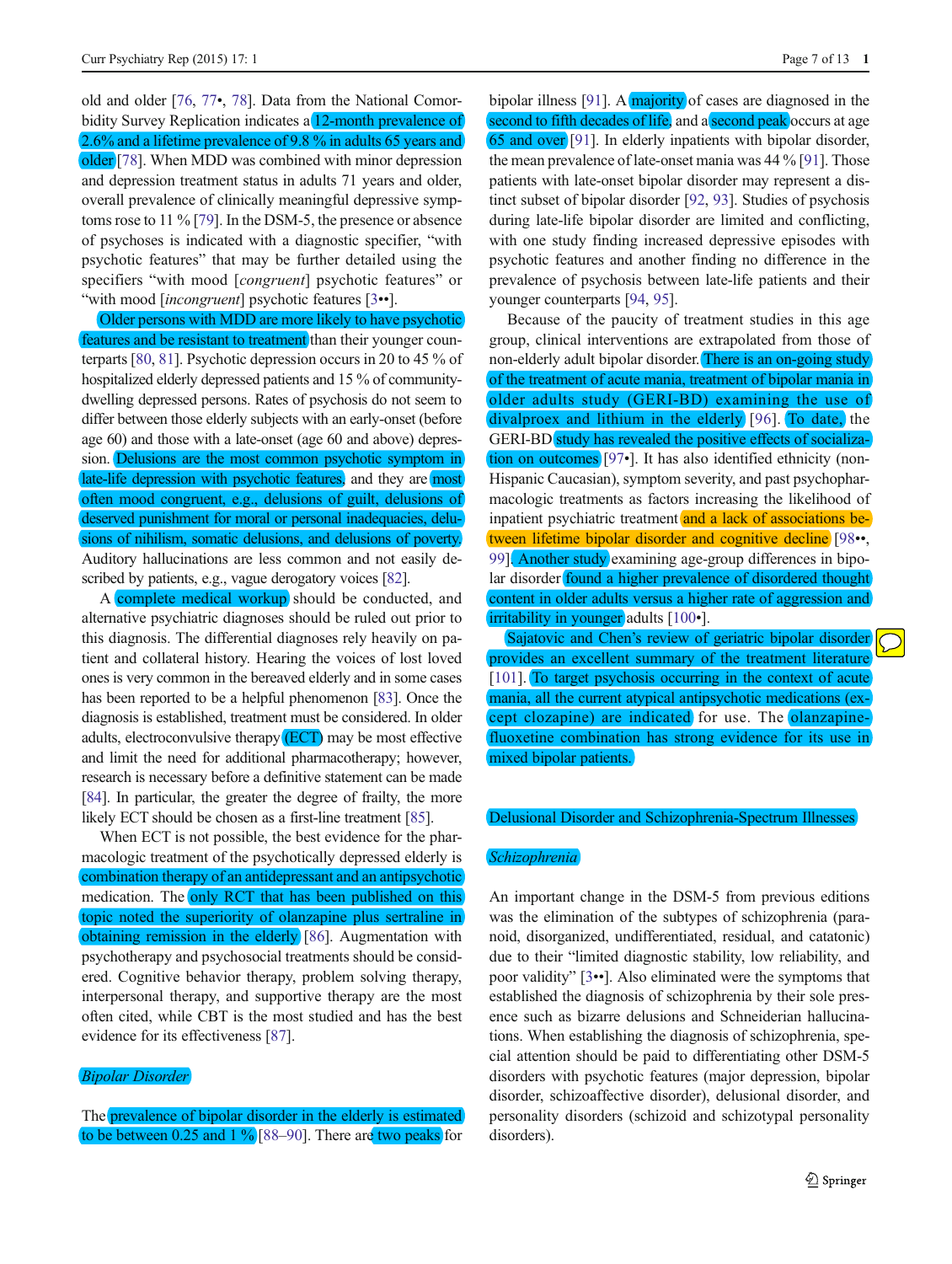A review of studies of late-onset schizophrenia found that approximately  $20$  to  $25\%$  of patients with schizophrenia were reported to have experienced the **onset** of the disorder after age 40, while the remaining four fifths of elderly patients with schizophrenia experienced early onset [\[102,](#page-12-0) [103](#page-12-0)]. Today, with greater numbers of schizophrenia patients surviving into old age, the prevalence estimates for schizophrenia in adults aged between 45 and 60 are approximately 0.6 to 1 % and 0.1 to 0.5 % in persons aged 65 plus [\[104](#page-12-0)–[108\]](#page-12-0). By 2025, about one fourth of persons with schizophrenia will be age 55 and over [\[109\]](#page-12-0).

Although neither the DSM-5 nor ICD-10 distinguishes by age of onset, the International Late-Onset Schizophrenia Group proposed that schizophrenia be termed "Late-Onset Schizophrenia" and "Very Late Onset Schizophrenia-Like **Psychosis**" for disorders that begin with an onset between age 40 and 60 and after the age of 60, respectively [[110](#page-12-0)]. The former is considered similar to the early-onset disorder although there is greater preponderance of women. The very late disorder has features that suggest a neurodegenerative component including more brain abnormalities and neuropsychological deficits and is also distinguished from the other two types by many more females; greater prevalence of persecutory and partition delusions; higher rates of visual, tactile, and olfactory hallucinations; lower genetic load; more sensory abnormalities; and the absence of negative symptoms or formal thought disorder [\[110](#page-12-0)].

Jeste et al. have described an exaggerated "paradox of aging" among older adults with schizophrenia [\[111](#page-12-0)•]. People with schizophrenia, when compared to the general population, have accelerated physical aging, including increased and earlier medical comorbidity and mortality; however, their cognitive aging rate remains normal following an initial, persistent occurrence of mild neurocognitive disorder [\[112\]](#page-12-0). Conversely, as these patients age, psychosocial function improves, psychosis decreases, relapse and hospitalization rates decrease, selfmanagement improves, and they experience an improvement in their quality of well-being [[112\]](#page-12-0).

### Schizoaffective Disorder

With the publication of DSM-5, the diagnosis of schizoaffective disorder was reformulated as a longitudinal condition, more in keeping with other major psychiatric disorders [\[3](#page-8-0)••]. The diagnosis now requires the presence of a major mood component during the "majority" of the lifetime duration of illness rather than only episodically as in DSM-IV-TR. The diagnosis is established once an uninterrupted period of illness includes a major mood episode concurrently with schizophrenia criteria. Delusions or hallucinations must occur in the absence of a mood episode for at least 2 weeks at any point during the course of the illness. The disorder is further classified into bipolar and depressed types.

The clinical features and risks of late-life schizoaffective disorder were first discussed in 1971 by Post, who noted their frequent treatment-refractory condition, risk of suicide, and severe illness [\[113\]](#page-12-0). A more recent retrospective chart review confirmed Post's original findings, further noting an increased risk of suicide attempts in depressed versus bipolar-type pa-tients greater than 60 years old [[114](#page-12-0)•].

#### Delusional Disorder

Delusional disorder, according to DSM-5, is diagnosed by the presence of one or more delusions for greater than 1 month [\[3](#page-8-0)••]. Diagnostic criteria for schizophrenia or schizoaffective disorder must not be met. Further classification is made by subtype of delusion, e.g., erotomanic, grandiose, jealous, persecutory, somatic, and mixed.

There is a paucity of literature regarding delusional disorders in the elderly. Studies indicate a **prevalence** of 0.03 % in the elderly, with women slightly more affected than men [\[115\]](#page-12-0). There are no clear neuroanatomical changes associated with delusional disorder. There is mixed evidence that hearing or visual abnormalities might play a role in the development of delusional disorder, with Maher observing that a subset of patients develops delusions in the context of sensory impairment [\[116\]](#page-12-0).

#### **Treatment**

There has been a paucity of studies devoted to the pharmacological treatment of older adults with schizophrenia. A Cochrane review of antipsychotic medications for elderly people (age 65+) with schizophrenia found only three RCTs involving 252 persons. One involved drugs that are no longer available. The other studies found no differences between risperidone and olanzapine and olanzapine and haloperidol [\[117\]](#page-12-0).

Evidence-based treatment of late-onset schizophrenia is based primarily on findings of early-onset individuals who survived into later life. The most recent Cochrane review conducted in 2012 found no "good quality" data to support the use of antipsychotic medications in the late-onset or very late-onset schizophrenia [[118](#page-12-0)]. One trial was found "acceptable," a controlled study of risperidone and olanzapine, but did not provide enough usable data to make conclusions [\[118,](#page-12-0) [119](#page-12-0)].

On the other hand, there is considerable clinical experience using risperidone, olanzapine, aripiprazole, and clozapine for the treatment of late-life schizophrenia [\[28](#page-9-0), [52](#page-10-0)••, [119\]](#page-12-0). Consensus guidelines currently recommended for schizophrenia in older adults are as follows [\[28](#page-9-0)]:

- First line: risperidone 1.25 to 3.5 mg/day
- $\bullet$  Quetiapine 100 to 300 mg/day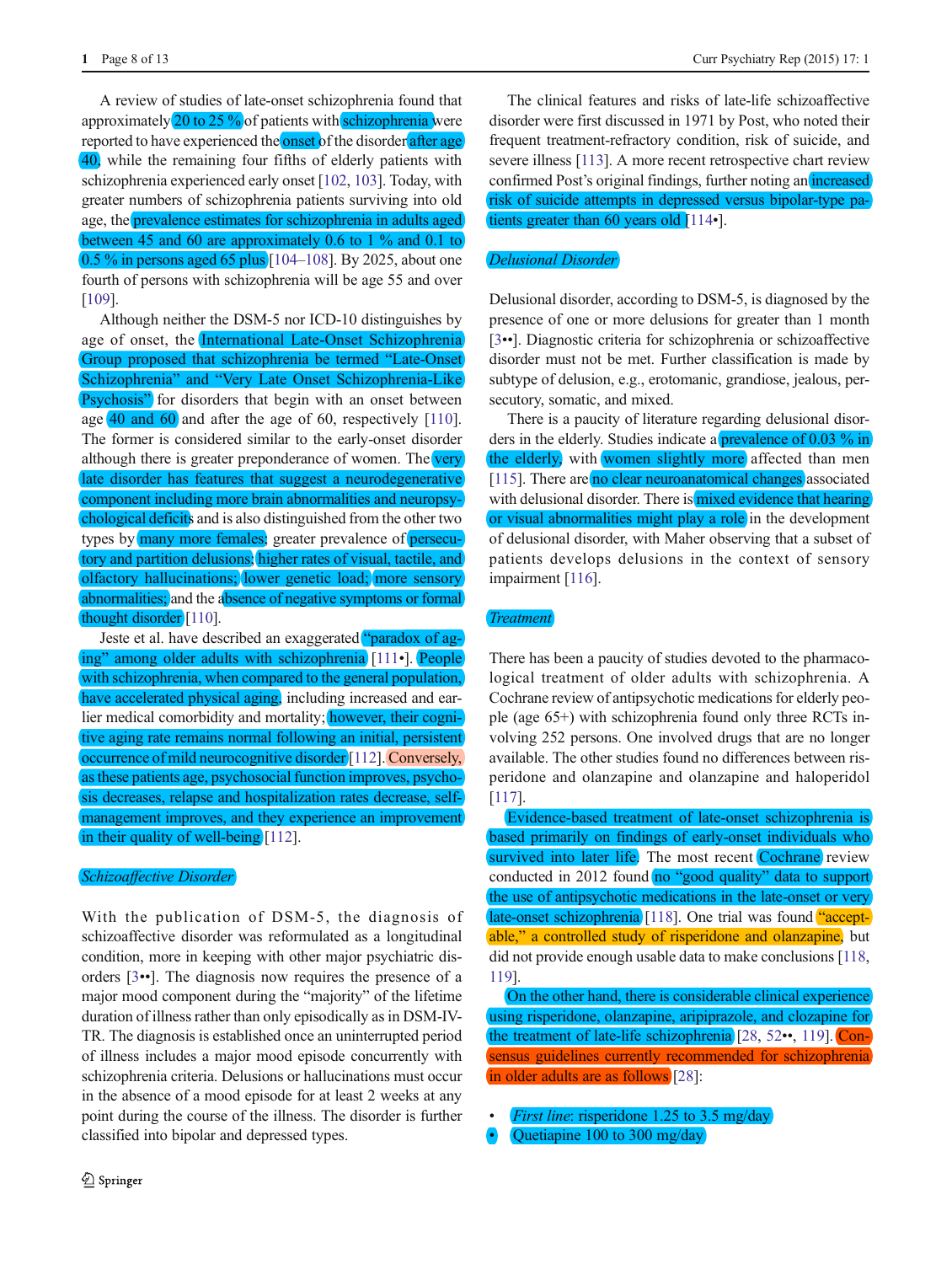- <span id="page-8-0"></span>Olanzapine 7.5 to 15 mg/day
- & Aripiprazole 15 to 30 mg/day

Starting dosages for late-onset persons should be at 25 % of the recommended adult dose and maintenance doses at 25– 50 % of the adult dose. Often, effective doses for early onset can be 50–75 % of younger patients.

There are few specific treatment studies of late-life schizoaffective disorder, and most include this group with the treatment of late-life schizophrenia [\[118\]](#page-12-0). As noted above, a cautious approach is recommended with the smallest effective dosage of antipsychotic medication with adjunctive treatment based on their subtype of illness and according to the consensus guidelines for adults. Mood-stabilizing medications (lithium, divalproex, carbamazepine, lamotrigine) and antidepressants should be used judiciously and in the minimum effective dosages.

There are no available studies on the treatment of late-life delusional disorder. Expert consensus guidelines recommend the use of atypical antipsychotic medications as follows [[28,](#page-9-0) [52](#page-10-0)••]:

- First line: risperidone 0.75–2.5 mg/day
- Olanzapine 5–10 mg/day
- Quetiapine 50–200 mg/day

The adage of geriatric psychiatry, "start low, go slow," should be heeded when initiating antipsychotic treatment. Elders are prone to adverse effects including cardiovascular, metabolic, sedation, anticholinergic burden, extrapyramidal symptoms, tardive dyskinesia, orthostatic hypotension, metabolic changes, falls, hyperprolactinemia, agranulocytosis, and neuroleptic malignant syndrome [\[52](#page-10-0)••, [120\]](#page-12-0). To ensure their safety, patients should be monitored regularly with a complete blood count, comprehensive metabolic panel, lipid panel, hemoglobin A1C, electrocardiogram, orthostatic vital signs, abnormal involuntary movement scale, and weight checks.

Psychosocial treatments should be used adjunctively to pharmacologic treatment in the elderly to better target deficits in social and occupational functioning. Recent studies have found that Functional Adaptation Skills Training, cognitive behavior therapy, social skills training, cognitive behavioral social skills training, and cognitive training (cognitive remediation) are useful approaches for the treatment of patients with schizophrenia [\[121,](#page-12-0) [122\]](#page-12-0).

### **Conclusion**

In summary, psychosis is among the most common experiences in later life with a lifetime risk of 23 % among older persons. Elderly patients with late-life-onset psychosis require careful evaluation. There are no reliable pathognomonic signs to distinguish primary or secondary psychosis. Primary psychosis is a diagnosis of exclusion, and the clinician must rule out secondary causes. Roughly three out of five older patients with newly incident psychosis have secondary psychoses. Thus, every new-onset psychoses or appreciable change in symptoms necessitates a medical workup. It is useful to remember the "six d's" of late-life psychosis (Table [1](#page-1-0)) in formulating a differential diagnosis and the acronym "MINE" to trigger a list of potential medical diagnoses associated with secondary psychosis (Table [2](#page-2-0)).

Treatment is geared towards the specific cause of psychosis and tailored based on comorbid conditions. Frequently, environmental and psychosocial interventions are first-line treatments in late-life psychoses. Caution should be exercised in all elderly patients when initiating pharmacotherapy for psychosis, particularly antipsychotic medications because of their association with increased morbidity and mortality. Each additional pharmacologic agent adds to the medication burden for elderly patients already at risk for adverse events because of polypharmacy.

Finally, there is a remarkable gap between the prevalence of psychotic disorders in older adults and the availability of evidence-based treatment. The dramatic growth in the elderly population over the first half of this century creates a compelling need to address this gap.

#### Compliance with Ethics Guidelines

Conflict of Interest Michael M. Reinhardt has received a training grant from the Health Resources and Services Administration.

Carl I. Cohen receives funding from the Health Resources and Services Administration and the State University of New York Health Network of Excellence.

Human and Animal Rights and Informed Consent This article does not contain any studies with human or animal subjects performed by any of the authors.

## References

Papers of particular interest, published recently, have been highlighted as:

- Of importance
- •• Of major importance
	- 1. Burgy M. The concept of psychosis: historical and phenomenological aspects. Schizophr Bull. 2008;34:1200–10.
	- 2. World Health Organization. The ICD-10 classification of mental and behavioural disorders: clinical descriptions and diagnostic guidelines. 1992.
	- 3.•• American Psychiatric Association. Diagnostic and statistical manual of mental disorders. 5th edition. Arlington (VA): American Psychiatric Association. 2013. The newly published and updated version of the Diagnostic and Statistical Manual of the American Psychiatric Association.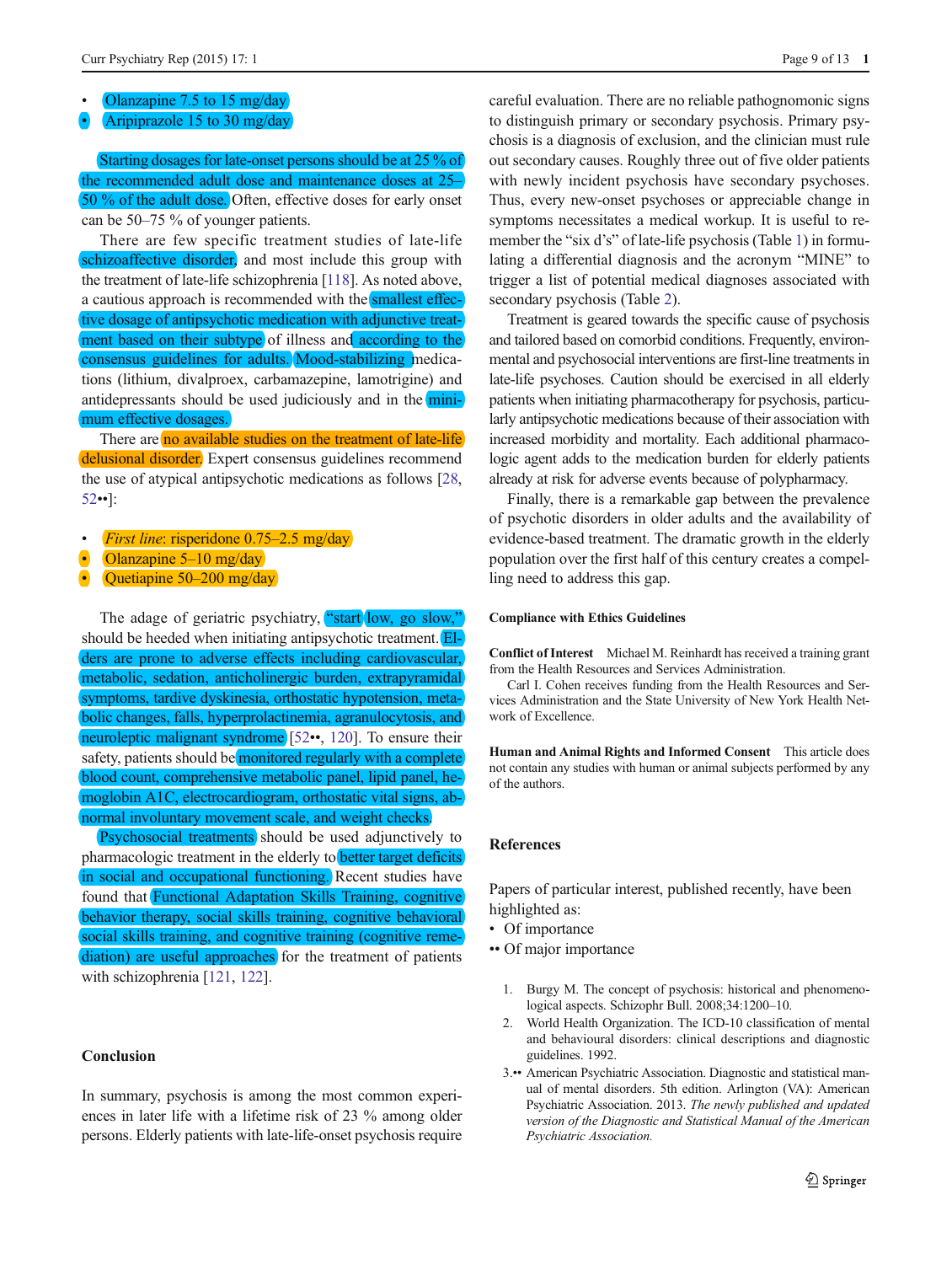- <span id="page-9-0"></span>4. Holroyd S, Laurie S. Correlates of psychotic symptoms among elderly outpatients. Int J Geriatr Psychiatry. 1999;14:379–84.
- 5. Webster J, Grossberg GT. Late-life onset of psychotic symptoms. Am J Geriatr Psychiatry. 1998;6(3):196–202.
- 6.•• Javadpour A, Sehatpour M, Mani A, Sahraian A. Assessing diagnosis and symptoms profiles of late-life psychosis. J Gerontopsychol Geriatr Psychiatry. 2013;26(4):205–9. A study of 201 elderly people with psychosis indicating the heterogeneous etiologies of late-life psychosis.
- 7. Freudenreich O. Differential diagnosis of psychotic symptoms: medical mimics. Psychiatr Times. 2010;27(12):56–61.
- 8.•• Brunelle S, Cole MG, Elie M. Risk factors for the late-onset psychoses: a systematic review of cohort studies. Int J Geriatr Psychiatry. 2012;27(3):240–52. A recent systematic review of the risk factors for late-onset psychosis, indicating positive associations with history of psychotic symptoms, cognitive problems, poor health status, visual impairment, and negative life events. No association was found with female gender.
- 9. Marsh CM. Psychiatric presentations of medical illness. Psychiatr Clin N Am. 1997;20(1):181–204.
- 10. Freudenreich O, Charles Schulz S, Goff DC. Initial medical workup of first-episode psychosis: a conceptual review. Early Interv Psychiatry. 2009;3(1):10–8.
- 11.•• Inouye SK, Westendorp RG, Saczynski JS. Delirium in elderly people. Lancet. 2014;383(9920):911–22. An up-to-date of review covering the state of delirium risk, diagnosis, prognosis, and treatment.
- 12. Witlox J, Eurelings LS, de Jonghe JF, Kalisvaart KJ, Eikelenboom P, Van Gool WA. Delirium in elderly patients and the risk of postdischarge mortality, institutionalization, and dementia: a meta-analysis. JAMA. 2010;304(4):443–51.
- 13.•• Boettger S, Breitbart W. Phenomenology of the subtypes of delirium: phenomenological differences between hyperactive and hypoactive delirium. Palliat Support Care. 2011;9(02):129–35. A study indicating a much higher prevalence of perceptual disturbances and delusions in hypoactive delirium than had previously been reported.
- 14. Meagher DJ, Moran M, Raju B, Gibbons D, Donnelly S, Saunders J, et al. Phenomenology of delirium: assessment of 100 adult cases using standardised measures. Br J Psychiatry. 2007;190(2):135– 41.
- 15. Webster R, Holroyd S. Prevalence of psychotic symptoms in delirium. Psychosomatics. 2000;41(6):519–22.
- 16. Rahkonen T, Luukkainen-Markkula R, Paanila S, Sivenius J, Sulkava R. Delirium episode as a sign of undetected dementia among community dwelling elderly subjects: a 2 year follow up study. J Neurol Neurosurg Psychiatry. 2000;69(4):519–21.
- 17. Inouye SK, van Dyck CH, Alessi CA, Balkin S, Siegal AP, Horwitz RI. Clarifying confusion: the confusion assessment method. A new method for detection of delirium. Ann Intern Med. 1990;113:941–8.
- 18.•• Inouye SK, Kosar CM, Tommet D, Schmitt EM, Puelle MR, Saczynski JS, et al. The CAM-S: development and validation of a new scoring system for delirium severity in 2 cohorts. Ann Intern Med. 2014;160(8):526–33. Results from the development and validation of a new severity measure for delirium (CAM-S), showing that as severity scores increased, length of stay, nursing home admissions, and mortality also increased.
- 19. Jacobson S, Jerrier H. EEG in delirium. Semin Clin Neuropsychiatry. 2000;5:86–92.
- 20. Desai AK, Grossberg GT. Differential diagnosis of psychotic disorders in the elderly. In: Cohen CI, editor. Schizophrenia into later life. Washington: American Psychiatric Publishing; 2003.
- 21. National Institute for Health and Care Excellence. Dementia. CG103. London: National Institute for Health and Care Excellence. 2010.
- 22. Trzepacz, P., Breitbart, W., Franklin, J., Levenson, J., Martini, D. R., & Wang, P. Practice guideline for the treatment of patients with delirium. American Journal of Psychiatry, 1999;156.
- 23. Cook, I. Guideline watch: practice guideline for the treatment of patients with delirium. APA Practice Guidelines. American Psychiatric Publishing, Inc. 2010.
- 24. Siddiqi N, House AO, Holmes JD. Occurrence and outcome of delirium in medical in-patients: a systematic literature review. Age Ageing. 2006;35(4):350–64.
- 25.• Clegg A, Young JB. Which medications to avoid in people at risk of delirium: a systematic review. Age Ageing. 2011;40(1):23–9. A systematic review of medications associated with delirium; revealing statistically significant increased risk for: opioids, benzodiazepines, dihydropyridines, and possibly antihistamines; no increased risk was found with digoxin and neuroleptics. Uncertain change of risk status was found H2 antagonists, tricyclic antidepressants, antiparkinson medications, steroids, non-steroidal antiinflammatory drugs and antimuscarinics. Conclusions are limited by the relatively small number of included studies (14), having eliminated 18,753 other studies uncovered by their search method.
- 26. Johnstone EC, Cooling NJ, Frith CD, et al. Phenomenology of organic and functional psychoses and the overlap between them. Br J Psychiatry. 1988;153:770–6.
- 27.• Cardinal RN, Bullmore ET. The diagnosis of psychosis. New York: Cambridge University Press; 2011. A comprehensive textbook on the diagnosis of psychosis across the life span. Provides an extensive differential diagnosis of potential conditions associated with secondary psychosis.
- 28. Alexopoulos GS, Streim JE, Carpenter D. Expert consensus guidelines for using antipsychotic agents in older patients. J Clin Psychiatry. 2004;65:5–99.
- 29. Atkinson RM. Aging and alcohol use disorders: diagnostic issues in the elderly. Int Psychogeriatr. 1990;2(1):55–72.
- 30.•• Substance Abuse and Mental Health Services Administration. Results from the 2012 National Survey on Drug Use and Health: summary of national findings. NSDUH Series H-46, HHS Publication No. (SMA) 13–4795. Rockville (MD): Substance Abuse and Mental Health Services Administration. 2013. The most recent national survey on drug use and health.
- 31. Han B, Gfroerer JC, Colliver JD, Penne MA. Substance use disorder among older adults in the United States in 2020. Addiction. 2009;104:88–96.
- 32. Brown RL, Rounds LA. Conjoint screening questionnaires for alcohol and other drug abuse. Wis Med J. 1995;94:135–40.
- 33.•• Kuerbis AN, Sacco P. A review of existing treatments for substance abuse among the elderly and recommendations for future directions. Subst Abus. 2013;7:13–37. A review of the current literature on late-life substance abuse and treatments. Continued study is urgently needed and the review notes that like their younger counterparts, treatment response is heterogeneous.
- 34.• Brunelle S, Cole MG, Elie M. Risk factors for the late-onset psychoses: a systematic review of cohort studies. Int J Geriatr Psychiatry. 2012;27(3):240–52. A systematic review of cohort studies, revealing limitations of all studies included but some evidence that a history of psychotic symptoms, cognitive problems, poor physical health, visual impairment, and negative life events are risk factors for late-onset psychosis.
- 35. Paulsen JS et al. Incidence of and risk factors for hallucinations and delusions in patients with probable AD. Neurology. 2000;54(10):1965–71.
- 36. Ropacki SA, Jeste DV. Epidemiology of and risk factors for psychosis of Alzheimer's disease: a review of 55 studies published from 1990 to 2003. Am J Psychiatry. 2005;162:2022–30.
- 37.• Ostling S, Gustafson D, Blennow K, Borjesson-Hanson A, Waern M. Psychotic symptoms in a population-based sample of 85-yearold individuals with dementia. J Geriatr Psychiatry Neurol.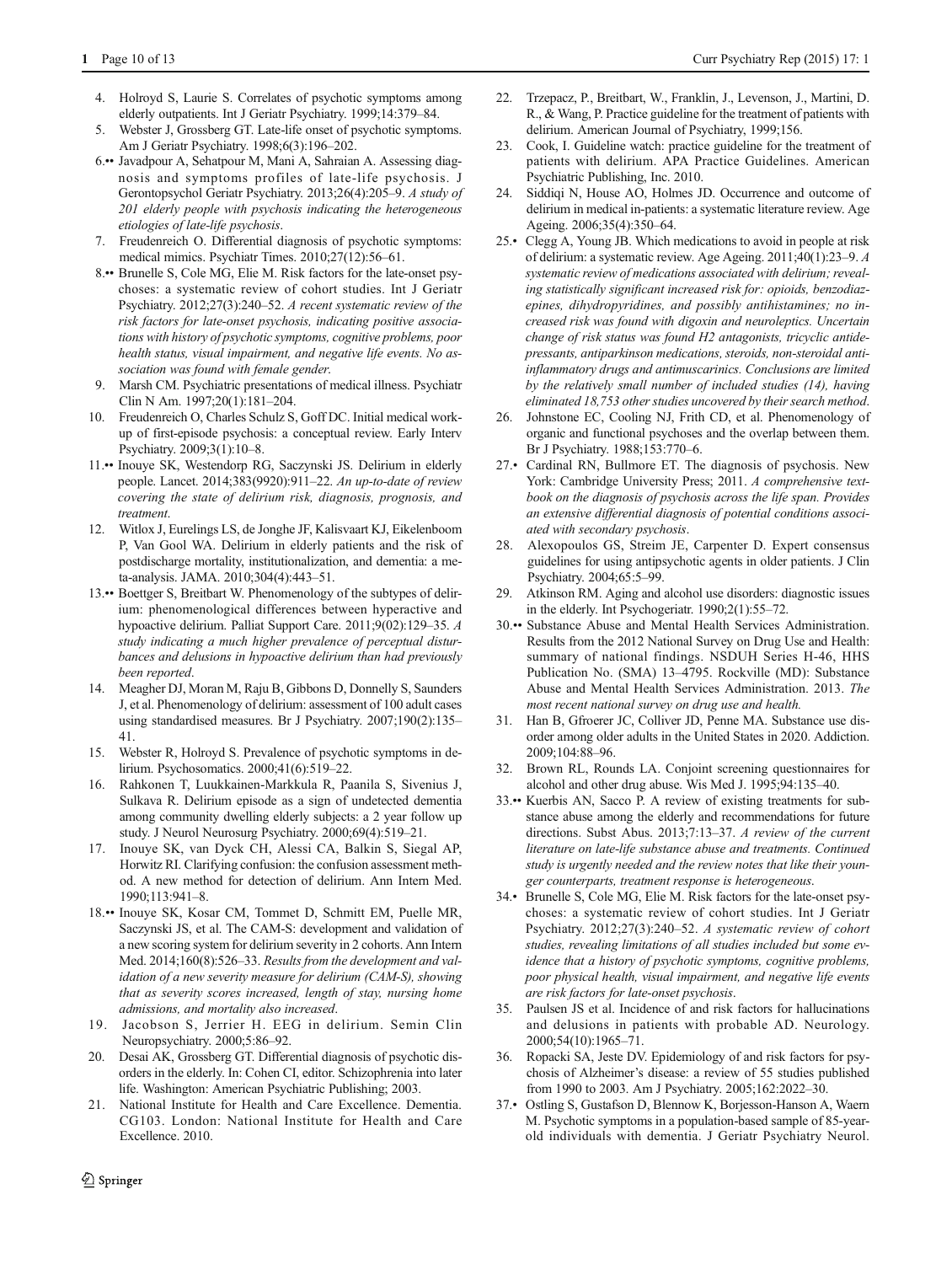<span id="page-10-0"></span>2011;24(1):3–8. A large population based study ( $n=495$ ) of Swedish adults aged 85 and over diagnosed with dementia showing a prevalence of psychotic symptoms ranging from 36% (Alzheimer's Disease) and 54% (vascular dementia). Increasing prevalence of psychosis was noted to correlate with increasing severity of dementia.

- 38. Bassiony MM, Steinberg MS, Warren A, et al. Delusions and hallucinations in Alzheimer's disease: prevalence and clinical correlates. Int J Geriatr Psychiatry. 2000;15:99–107.
- 39. Broadway J, Mintzer J. The many faces of psychosis in the elderly. Curr Opin Psychiatry. 2007;20:551–8.
- 40.•• Panza F, Frisardi V, Seripa D, D'Onofrio G, Santamato A, Masullo C, et al. Apolipoprotein E genotypes and neuropsychiatric symptoms and syndromes in late-onset Alzheimer's disease. Ageing Res Rev. 2012;11(1):87–103. A review of the current literature regarding a putative association between apolipoprotein-E genotypes and neuropsychiatric symptoms.
- 41.• Tighe SK, Oishi K, Mori S, Smith GS, Albert M, Lyketsos CG, et al. Diffusion tensor imaging of neuropsychiatric symptoms in mild cognitive impairment and Alzheimer's dementia. J Neuropsychiatry Clin Neurosci. 2012;24(4):484–8. A study using diffusion tensor imaging to measure functional anisotropy (FA) in AD and MCI. Low anterior cingulate FA was associated with increased odds of irritability in mild AD and MCI participants.
- 42.• Balthazar MLF, Pereira FRS, Lopes TM, da Silva EL, Coan AC, Campos BM, et al. Neuropsychiatric symptoms in Alzheimer's disease are related to functional connectivity alterations in the salience network. Hum Brain Mapp. 2014;35:1237–46. A brain network connectivity study of  $(n=20)$  AD patients showing a correlation between increased connectivity in anterior cingulate cortex and right insula areas of the SN and hyperactivity syndrome.
- 43. Leroi I, Voulgari A, Breitner JC, Lyketsos CG. The epidemiology of psychosis in dementia. Am J Geriatr Psychiatry. 2003;11(1): 83–91.
- 44. Nagahama Y, Okina T, Suzuki N, Matsuda M, Fukao K, Murai T. Classification of psychotic symptoms in dementia with Lewy bodies. Am J Geriatr Psychiatry. 2007;15(11):961–7.
- 45. Ballard C, Holmes C, McKeith I, Neill D, O'Brien J, Cairns N, et al. Psychiatric morbidity in dementia with Lewy bodies: a prospective clinical and neuropathological comparative study with Alzheimer's disease. Am J Psychiatr. 1999;156(7):1039–45.
- 46. Ballard CG, Saad K, Patel A, Gahir M, Solis M, Coope B, et al. The prevalence and phenomenology of psychotic symptoms in dementia sufferers. Int J Geriatr Psychiatry. 1995;10(6):477–85.
- 47. Ballard CG et al. A prospective study of dementia with Lewy bodies. Age Ageing. 1998;27(5):631–6.
- 48. Forsaa EB, Larsen JP, Wentzel-Larsen T, et al. A 12-year population-based study of psychosis in Parkinson disease. Arch Neurol. 2010;67:996–1001.
- 49. Aarsland D, Larsen JP, Tandberg E, et al. Predictors of nursing home placement in Parkinson's disease: a population-based, prospective study. J Am Geriatr Soc. 2000;48:938–42.
- 50. Marsh L, Williams JR, Rocco M, et al. Psychiatric comorbidities in patients with Parkinson disease and psychosis. Neurology. 2004;63:293–300.
- 51.•• Wang LY, Borisovskaya A, Maxwell AL, Pascualy M. Common psychiatric problems in cognitively impaired older patients. Clin Geriatr Med. 2014;30(3):443–67. A thorough review of the myriad of psychiatric disorders and neuropsychiatric symptoms facing adults with neurocognitive disorders and their treatment.
- 52.•• Iglewicz A, Meeks TW, Jeste DV. New wine in old bottle: late-life psychosis. Psychiatr Clin N Am. 2011;34(2):295–318. A comprehensive review of late-life schizophrenia and psychosis in the context of neurocognitive disorders.
- 53. Gauthier S, Wirth Y, Mobius HJ. Effects of memantine on behavioural symptoms in Alzheimer's disease patients: an analysis of the Neuropsychiatric Inventory (NPI) data of two randomised, controlled studies. Int J Geriatr Psychiatry. 2005;20(5):459–64.
- 54. Rodda J, Morgan S, Walker Z. Are cholinesterase inhibitors effective in the management of the behavioral and psychological symptoms of dementia in Alzheimer's disease? A systematic review of randomized, placebo-controlled trials of donepezil, rivastigmine and galantamine. Int Psychogeriatr. 2009;21(5):813–24.
- 55.•• Lachaine J, Beauchemin C, Crochard A, et al. The impact of memantine and cholinesterase inhibitor initiation for Alzheimer disease on the use of antipsychotic agents: analysis using the Regie de l'Assurance Maladie du Quebec database. Can J Psychiatry. 2013;58(4):195–200. A study of AD patients in the Quebec provincial health system noting a decreased initiation of antipsychotic medication following memantine prescription but not acetylcholinesterase inhibitors.
- 56. Schneider LS, Dagerman KS, Insel P. Risk of death with atypical antipsychotic drug treatment for dementia: meta-analysis of randomized placebo-controlled trials. JAMA. 2005;294(15):1934– 43.
- 57. Schneider LS, Dagerman K, Insel PS. Efficacy and adverse effects of atypical antipsychotics for dementia: meta-analysis of randomized, placebo-controlled trials. Am J Geriatr Psychiatry. 2006;14(3):191–210.
- 58. Rossom RC, Rector TS, Lederle FA, Dysken MW. Are all commonly prescribed antipsychotics associated with greater mortality in elderly male veterans with dementia? J Am Geriatr Soc. 2010;58(6):1027–34.
- 59.•• Huybrechts KF, Gerhard T, Crystal S, Olfson M, Avorn J, Levin R, et al. Differential risk of death in older residents in nursing homes prescribed specific antipsychotic drugs: population based cohort study. Br Med J. 2012;344:e977. A large, population based study of nursing home patients ( $n=75,445$ ),  $>65$  years old, newly started on antipsychotic medication, indicating an increase risk of mortality for haloperidol in this population (compared to risperidone) and a relative decreased risk of mortality with the use of quetiapine.
- 60.•• Vigen CL, Mack WJ, Keefe RS, Sano M, Sultzer DL, Stroup TS, et al. Cognitive effects of atypical antipsychotic medications in patients with Alzheimer's disease: outcomes from CATIE-AD. Am J Psychiatry. 2011;168(8):831–9. A publication from the CATIE-AD trial indicating a more pronounced decline in cognitive function in patients treated with antipsychotic medications than those treated with placebo.
- 61. Ballard C., Waite J. The effectiveness of atypical antipsychotics for the treatment of aggression and psychosis in Alzheimer's disease. Cochrane Database Syst Rev. (1): 2006
- 62. Rabins PV, Blacker D, et al. APA work group on Alzheimer's disease and other dementias. American Psychiatric Association practice guideline for the treatment of patients with Alzheimer's disease and other dementias. Second edition. Am J Psychiatry. 2007;164 Suppl 12:5–56.
- 63. Lyketsos CG, Colenda CC, Beck C, et al. Position statement of the American Association for Geriatric Psychiatry regarding principles of care for patients with dementia resulting from Alzheimer disease. Am J Geriatr Psychiatry. 2006;14(7):561–72.
- 64. National Institute for Health and Care Excellence. Dementia. CG42. London: National Institute for Health and Care Excellence. 2006
- 65. Sultzer DL, Davis SM, Tariot PN, Dagerman KS, Lebowitz BD, Lyketsos CG, et al. Clinical symptom responses to atypical antipsychotic medications in Alzheimer's disease: phase 1 outcomes from the CATIE-AD effectiveness trial. Am J Psychiatry. 2008;165(7):844–54.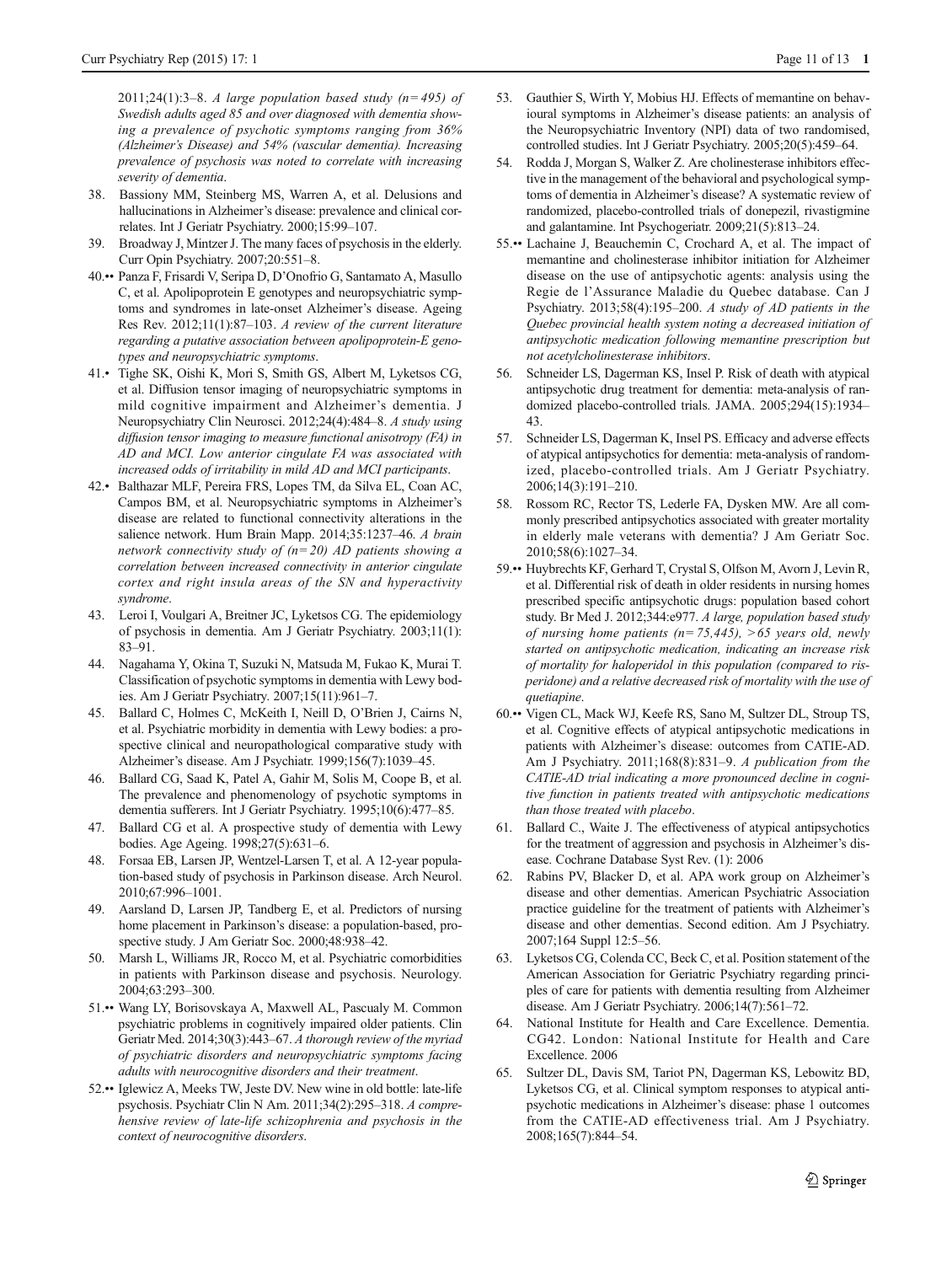- <span id="page-11-0"></span>66. Meeks TW, Jeste DV. Beyond the black box: what is the role for antipsychotics in dementia? Curr Psychiatry. 2008;7(6):50–65.
- 67.•• Maher AR, Maglione M, Bagley S, et al. Efficacy and comparative effectiveness of atypical antipsychotic medications for off-label uses in adults: a systematic review and meta-analysis. JAMA. 2011;306(12):1359–69. A systematic review of off-label atypical antipsychotic use showing a small but significant improvement in global behavioral scores in dementia patients.
- 68.•• Seitz DP, Adunuri N, Gill SS, Gruneir A, Herrmann N, Rochon P. Antidepressants for agitation and psychosis in dementia. Cochrane Database Syst Rev. 2011;16(2):CD008191. The most current Cochrane review of the use of antidepressants in the treatment of agitation and psychosis in dementia. Indicates an association between reduction of agitation and treatment with sertraline and citalopram. Further controlled studies are needed to verify this association.
- 69. Tariot PN, Erb R, Leibovici A, et al. Carbamazepine treatment of agitation in nursing home patients with dementia: a preliminary study. J Am Geriatr Soc. 1994;42(11):1160–6.
- 70. Tariot PN, Erb R, Podgorski CA, et al. Efficacy and tolerability of carbamazepine for agitation and aggression in dementia. Am J Psychiatry. 1998;155(1):54–61.
- 71. Wang LY, Shofer JB, Rohde K, Hart KL, Hoff DJ, McFall YH, et al. Prazosin for the treatment of behavioral symptoms in patients with Alzheimer disease with agitation and aggression. Am J Geriatr Psychiatry. 2009;17(9):744–51.
- 72. Diederich NJ, Fénelon G, Stebbins G, Goetz CG. Hallucinations in Parkinson disease. Nat Rev Neurol. 2009;5(6):331–42.
- 73.•• Connolly BS, Lang AE. Pharmacological treatment of Parkinson disease: a review. JAMA. 2014;311(16):1670–83. A recent, wellsourced review of the current state of the pharmacologic treatment of Parkinson's Disease.
- 74. Miyasaki JM, Shannon K, Voon V, et al. Quality standards subcommittee of the American Academy of Neurology. Practice parameter: evaluation and treatment of depression, psychosis, and dementia in Parkinson disease (an evidence-based review): report of the quality standards subcommittee of the American Academy of Neurology. Neurology. 2006;66(7):996–1002.
- 75.•• Cummings J, Isaacson S, Mills R, et al. Pimavanserin for patients with Parkinson's disease psychosis: a randomised, placebocontrolled phase 3 trial. Lancet. 2014;383(9916):533–40. Published, positive results from phase 3 RCT for a novel treatment (Pimvanaserin) for psychosis in Parkinson's disease.
- 76. Byers AL, Yaffe K, Covinsky KE, Friedman MB, Bruce ML. High occurrence of mood and anxiety disorders among older adults: the national comorbidity survey replication. Arch Gen Psychiatry. 2010;67(5):489.
- 77.• Luppa M, Sikorski C, Luck T, et al. Age- and gender-specific prevalence of depression in latest-life—systematic review and meta-analysis. J Affect Disord. 2012;136(3):212–21. A systematic review of 24 studies regarding the prevalence of late-life depression. This systematic review showed a pooled prevalence of DSM-IV MDD of 7.2% in adults >55 years old and pooled prevalence of depressive disorders in the same age group of 17.1%.
- 78. Kessler RC, Birnbaum H, Bromet E, Hwang I, Sampson N, Shahly V. Age differences in major depression: results from the national comorbidity survey replication (NCS-R). Psychol Med. 2010;40(2):225–37.
- 79. Steffens DC, Fisher GG, Langa KM, et al. Prevalence of depression among older Americans: the Aging Demographics and Memory Study. Int Psychogeriatr. 2009;21(5):879–88.
- 80. Brodaty H, Luscombe G, Parker G, et al. Increased rate of psychosis and psychomotor change in depression with age. Psychol Med. 1997;27(5):1205-13.
- 81. Blazer, D., Steffens, D., & Koenig, H. Mood disorders. In The American Psychiatric Publishing textbook of geriatric psychiatry, 4th Edition. American Psychiatric Publishing, Inc. 2009.
- 82. Meyers BS, Klimstra SA, Gabriele M, et al. Continuation treatment of delusional depression in older adults. Am J Geriatr Psychiatry. 2001;9(4):415–22.
- 83. Grimby A. Bereavement among elderly people: grief reactions, post-bereavement hallucinations and quality of life. Acta Psychiatr Scand. 1993;87:72–80.
- 84. Van der Wurff FB, Stek ML, Hoogendijk WL, et al. Electroconvulsive therapy for the depressed elderly. Cochrane Database Syst Rev. 2003;2:CD003593.
- 85. Andreescu C, Mulsant BH, Rothschild AJ, et al. Pharmacotherapy of major depression with psychotic features: what is the evidence? Psychiatr Ann. 2006;36:31–8.
- 86. Meyers BS, Flint AJ, Rothschild AJ, et al. A double-blind randomized controlled trial of olanzapine plus sertraline vs olanzapine plus placebo for psychotic depression: the study of pharmacotherapy of psychotic depression (STOP-PD). Arch Gen Psychiatry. 2009;66:838–47.
- 87. Wilson KC, Mottram PG, Vassilas CA, et al. Psychotherapeutic treatments for older depressed people. Cochrane Database Syst Rev. 2008;1:CD004853.
- 88. Unutzer J, Simon G, Pabiniak C, et al. The treated prevalence of bipolar disorder in a large staff-model HMO. Psychiatr Serv. 1998;49(8):1072–8.
- Hirschfeld RM, Calabrese JR, Weissman MM, et al. Screening for bipolar disorder in the community. J Clin Psychiatry. 2003;64(1): 53–9.
- 90. Kessler RC, Berglund P, Demler O, et al. Lifetime prevalence and age-of-onset distributions of DSM-IV disorders in the National Comorbidity Survey Replication. Arch Gen Psychiatry. 2005;62(6):593–602.
- 91. Sajatovic M, Blow FC, Ignacio RV, et al. New-onset bipolar disorder in later life. Am J Geriatr Psychiatry. 2005;13(4):282–9.
- 92. Leboyer M, Henry C, Paillere-Martinot ML, et al. Age at onset in bipolar affective disorders: a review. Bipolar Disord. 2005;7(2):111–8.
- 93. Hamshere ML, Gordon-Smith K, Forty L, Jones L, Caesar S, Fraser C, et al. Age-at-onset in bipolar-I disorder: mixture analysis of 1369 cases identifies three distinct clinical sub-groups. J Affect Disord. 2009;116(1–2):23–9.
- 94. Kessing LV. Diagnostic subtypes of bipolar disorder in older versus younger adults. Bipolar Disord. 2006;8(1):56–64.
- 95. Van Gerpen MW, Johnson JE, Winstead DK. Mania in the geriatric patient population: a review of the literature. Am J Geriatr Psychiatry. 1999;7(3):188–202.
- 96. Young RC, Schulberg HC, Gildengers AG, Sajatovic M, Mulsant BH, Gyulai L, et al. Conceptual and methodological issues in designing a randomized, controlled treatment trial for geriatric bipolar disorder: GERI-BD. Bipolar Disord. 2010;12(1):56–67.
- 97.• Beyer JL, Greenberg RL, Marino P, Bruce ML, Al Jurdi RK, Sajatovic M, et al. Social support in late life mania: GERI-BD. Int J Geriatr Psychiatry. 2014. doi:[10.1002/gps.4093.](http://dx.doi.org/10.1002/gps.4093) An analysis of the NIMH GERI-BD database ( $n=100$ ) illustrating the importance of close social interactions on limiting time to treatment during illness episodes. Non-family interactions were less important in this study.
- 98.•• Al Jurdi RK, Schulberg HC, Greenberg RL, Kunik ME, Gildengers A, Sajatovic M, et al. Characteristics associated with inpatient versus outpatient status in older adults with bipolar disorder. J Geriatr Psychiatry Neurol. 2012;25(1):62–8. An exploratory study of initial participants in the ongoing GERI-BD RCT study of geriatric bipolar patients. It showed an association between ethnicity (non-Hispanic Caucasian), history of treatment with a first generation antipsychotic medication, and the presence of psychotic symptoms and inpatient treatment status.